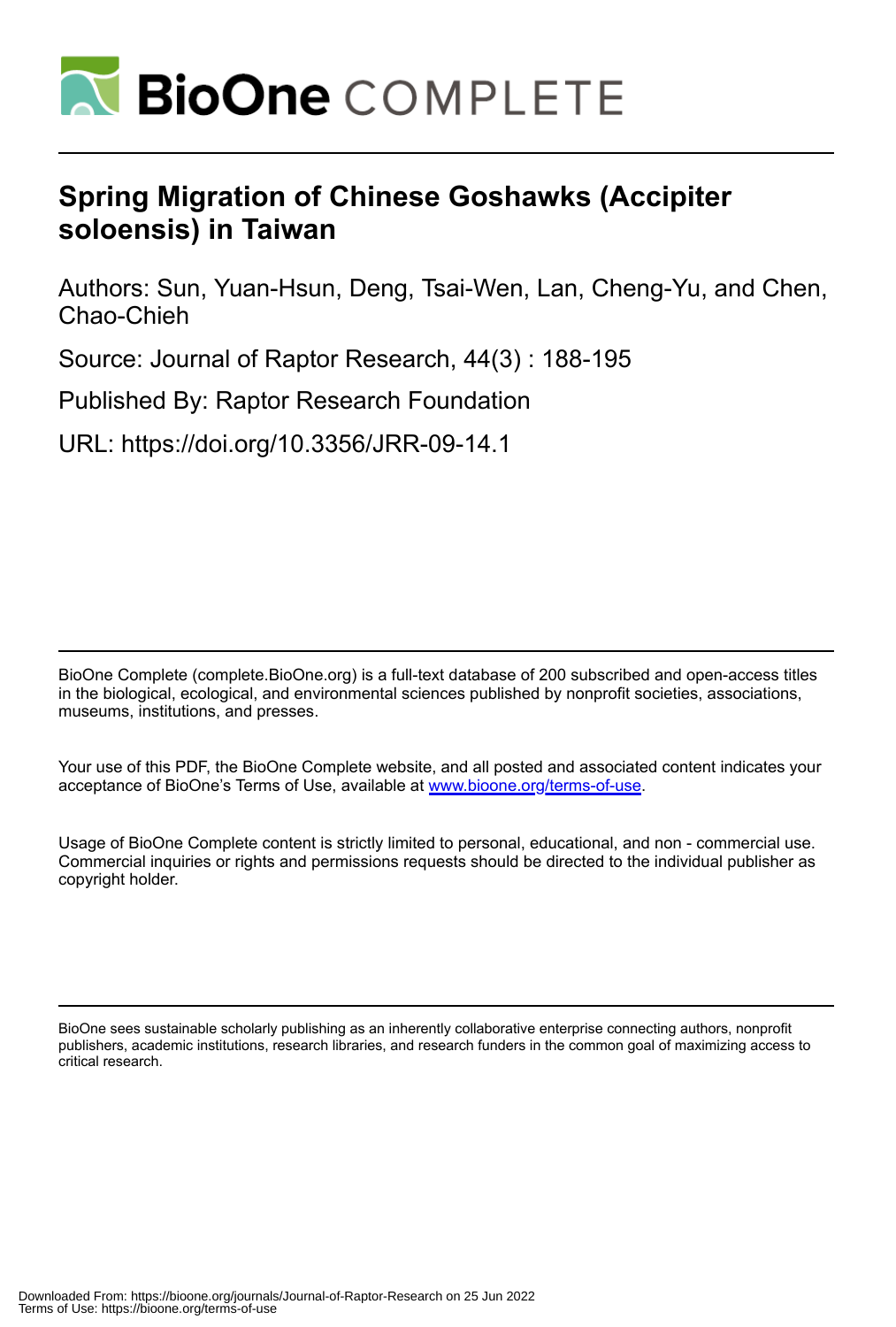# SPRING MIGRATION OF CHINESE GOSHAWKS (ACCIPITER SOLOENSIS) IN TAIWAN

YUAN-HSUN SUN<sup>1</sup>

Institute of Wildlife Conservation, National Pingtung University of Science and Technology, Pingtung, Taiwan 912

# TSAI-WEN DENG

Kenting Weather Radar Station, Central Weather Bureau, Kenting, Taiwan 946

### CHENG-YU LAN

Chonlang Primary School, Pingtung, Taiwan 900

## CHAO-CHIEH CHEN

Department of Biomedical Science and Environmental Biology, Kaohsiung Medical University, Kaohsiung, Taiwan 807

ABSTRACT.—Little is known about the abundance and distribution of Chinese Goshawks (Accipiter soloensis) during spring migration along the Western Pacific flyway around Taiwan. This species is the most numerous migratory raptor in East Asia. In April 2004, we employed weather radar at Kenting and Chiku to study the spatial and temporal distribution and flying behavior of migrants in the Taiwan area. Goshawk flocks migrating across Luzon Strait toward Taiwan ( $n = 193$ ) averaged 3.1 km in length (SD = 3.41, range  $1.0$ –27.5 km) and 0.7 km in width (SD = 0.30, range 0.3–2.5 km). Using a regression model relating bird numbers to the reflectivity of radar images, we estimated that at least 225 935 Chinese Goshawks passed through the study area during 5 d in the month of April. Flocks crossing the Luzon Strait approached the Hengchun Peninsula, at the southern tip of Taiwan, along several inland and offshore routes, making it difficult to obtain accurate and complete observations from the ground. Farther north at Chiku, we used radar imaging to estimate 150 619 northbound migrants, 67% of the number detected by the Kenting radar. Of these, 24% bypassed Taiwan and flew nonstop to mainland China via the Pescadores, located off the west coast of Taiwan. Another 55% flew over the southern end of Taiwan and then across the Taiwan Strait to the mainland. The remaining 21% continued north over Taiwan after spending up to 2 d in the central mountains of Taiwan. This likely explains why relatively small numbers of goshawks are observed in central and northern Taiwan. Chinese Goshawks flew more slowly and higher over land than over water, and their ground speed increased with favorable winds.

KEY WORDS: Chinese Goshawk; Accipiter soloensis; migration; Taiwan; weather radar.

#### MIGRACIÓN DE PRIMAVERA DE ACCIPITER SOLOENSIS

RESUMEN.—Se sabe muy poco sobre la abundancia y distribución de Accipiter soloensis durante la migración de primavera a lo largo de la ruta del Pacífico oeste por Taiwán. Esta especie es el ave rapaz más abundante en el este de Asia. En abril de 2004 empleamos radares meteorológicos en Kenting y Chiku para estudiar la distribución espacial y temporal, y el comportamiento de vuelo de individuos migratorios en el área de Taiwán. Las bandadas de A. soloensis que se encontraban migrando a través del estrecho de Luzon hacia Taiwán ( $n = 193$ ) tuvieron en promedio 3.1 km de largo (DE = 3.41, rango 1.0–27.5 km) y 0.7 km de ancho  $(DE = 0.30, \text{range } 0.3–2.5 \text{ km})$ . Utilizando un modelo de regresión que relacionó los números de aves con la reflectividad de las imagines de radar, estimamos que pasaron por lo menos 225 935 individuos por el área de estudio durante un periodo de 5 días en el mes de abril. Las bandadas que cruzaron el estrecho de Luzon llegaron a la Península Hengchun por la punta sur de Taiwán, a lo largo de varias rutas tierra adentro y mar afuera, lo que hace difícil obtener observaciones exactas y completas desde tierra. Más al

<sup>1</sup> Email address: ysun@mail.npust.edu.tw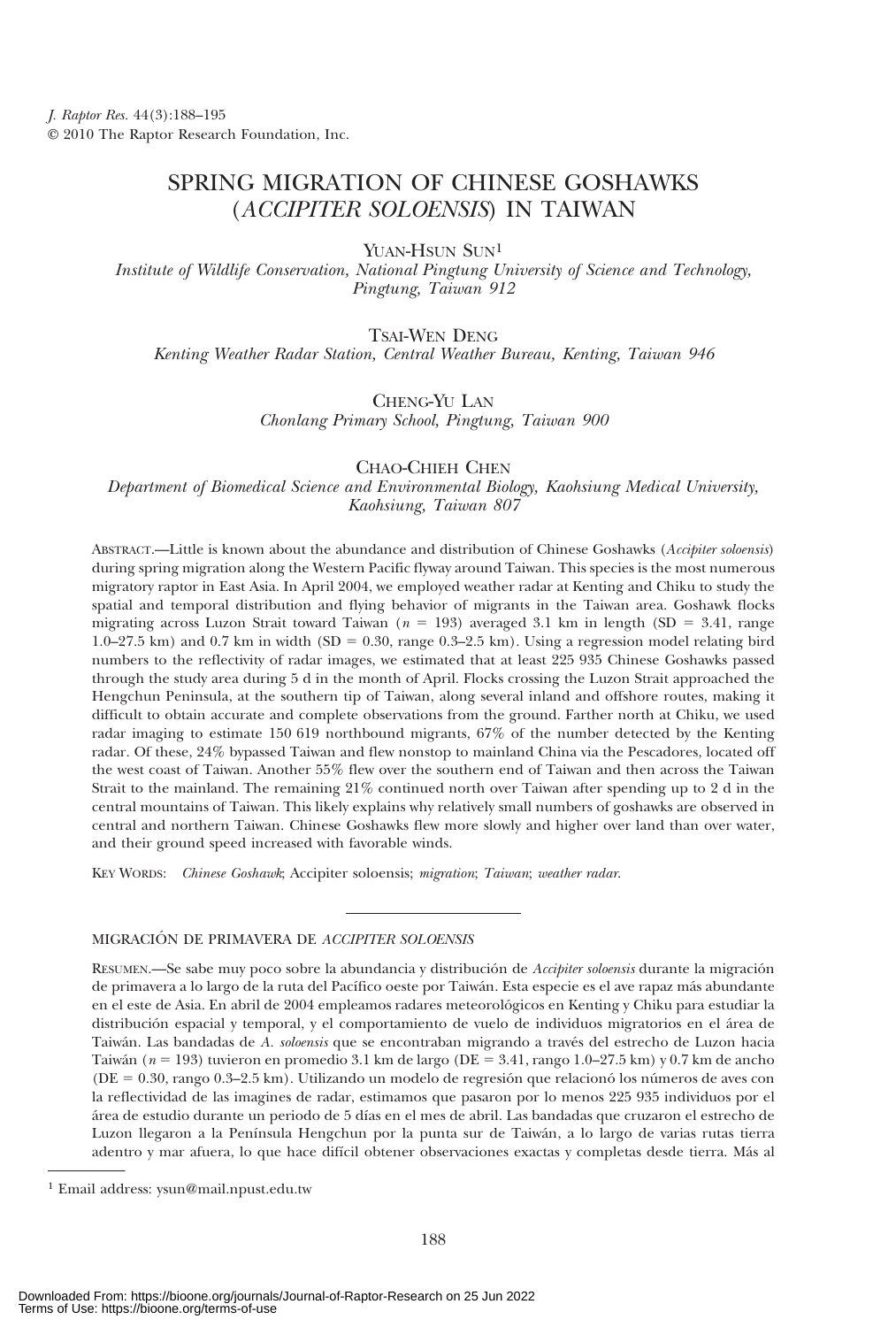norte en Chiku, usamos imágenes de radar para estimar 150 619 individuos que migraban hacia el norte, 67% del número registrado por el radar de Keanting. De estos, 24% no pasaron por Taiwán y volaron sin parar hasta China continental vía el Pescadores, que se localiza al oeste de Taiwán. El 55% de estos voló sobre el extreme sur de Taiwán y después cruzó el estrecho de Taiwán hacia el continente. El 21% restante continuó hacia el norte sobre Taiwán después de pasar 2 días en las montañas centrales de Taiwán. Esto probablemente explica porqué son observados números relativamente bajos en el centro y norte de Taiwán. Los halcones volaron más lentamente y más alto sobre tierra que sobre agua, y su velocidad de vuelo aumentó con los vientos favorables.

#### [Traducción del equipo editorial]

Chinese Goshawks (Accipiter soloensis) breed in southern Ussuriland, Korea, and in central and southeastern China. They are the most numerous migratory raptor in East Asia (Chen 2005, Germi et al. 2009). In autumn, they migrate south via Japan, Taiwan, the Philippines, Thailand, and Malaysia to wintering grounds in Sumatra, Java, Bali, and Sulawesi (Ferguson-Lees and Christie 2001). Along the oceanic flyway of East Asia, they pass the island of Taiwan, which lies 160 km off the southeastern coast of mainland China. During September and October 2004, observers recorded 221 615 migrants at Hengchun Peninsula on the southern tip of Taiwan (Chen 2005), which was the largest migratory concentration of this species ever reported.

Observers have long postulated that Chinese Goshawks flying south in autumn from southeastern China, Korea, and the Okinawan Islands converge over northern Taiwan, continue south along the central mountain range, funnel together as they head down the narrow Hengchun Peninsula of southern Taiwan, and then cross the Luzon Strait to the Philippines (Severinghaus 1992, Tsai 1996, Tsai et al. 2003), with some perhaps continuing farther south to Indonesia (Germi 2005, Germi and Waluyo 2006, Germi et al. 2009). Previous observations suggested that roughly two-thirds fewer migrants returned northward along this route in spring (Severinghaus 1992, Lin 1993, Chen 2004, Liu 2004), with alternative northbound routes unknown prior to our study.

In 2001 and 2002, Taiwan's Central Weather Bureau installed two weather radar stations in southern Taiwan to monitor typhoon activity. These stations allowed us to monitor passage of Chinese Goshawks during spring migration. We applied this remote-sensing technology to determine the abundance, migration routes, and flight behavior of Chinese Goshawks over water and land.

### **METHODS**

We used data from two weather-radar stations located at Kenting, Hengchun Peninsula  $(21°54'N,$ 

 $120^{\circ}53'E$ ) and Chiku, Tainan County (23°08'N,  $120^{\circ}04'E$ ) in southern Taiwan (Fig. 1). The heights of the two radar antennas were 48 m and 30 m above mean sea level, respectively. The radar systems were METEOR 1000S S-band (10.3–11.1 cm) Doppler weather radars (AMS-Germatronik, Neuss, Germany) with an operating frequency range of 5.6–5.65 GHz and maximum ranges of 500 km (reflectivity) and 250 km (velocity). Peak transmitter power was 750 kilowatts, the half-power beam width was  $1.0^{\circ}$ , and the antenna dish diameter was 8.5 m. Computers connected to the radar systems automatically produced radar images at 8-min (Kenting) or 10-min (Chiku) intervals. The resolution of the images was  $250 \text{ m} \times 250 \text{ m}$ , exceeding the 1 km  $\times$  1 km resolution of WSR-88D (Gauthreaux and Belser 1998). We used the base reflectivity product with the lowest elevation angle  $(0.5^{\circ})$  and a range of 100 km, because we did not detect any goshawks beyond that range. When needed, we also used the base velocity product to sieve small flocks from weather systems (Gauthreaux and Belser 1998).

We examined 5360 radar images taken between 0500 and 1930 H (GMT/UTC + 8:00) during 1–30 April 2004 at the Kenting station. The Kenting radar produced a fan-shaped image because mountains to the north blocked radio waves emitted in that direction. The Chiku radar, located 142 km northwest of Kenting, partially compensated for this topographic limitation, and we examined the same number of images from that site.

After filtering out echoes of low radial velocity (Gauthreaux et al. 2000), we were able to distinguish flocks of Chinese Goshawks from weather phenomena based on three characteristics: relatively high travel speed  $(>30 \text{ km/hr})$ ; movement in disparate directions or not with the wind; and the unique, worm-like shapes of flocks (Lan 2003). During daytime ground observations conducted during the study period in April 2004 at Fenshan Reservoir, 75 km northeast of Kenting, observers identified 99.8% of 53 390 migrants as Chinese Goshawks,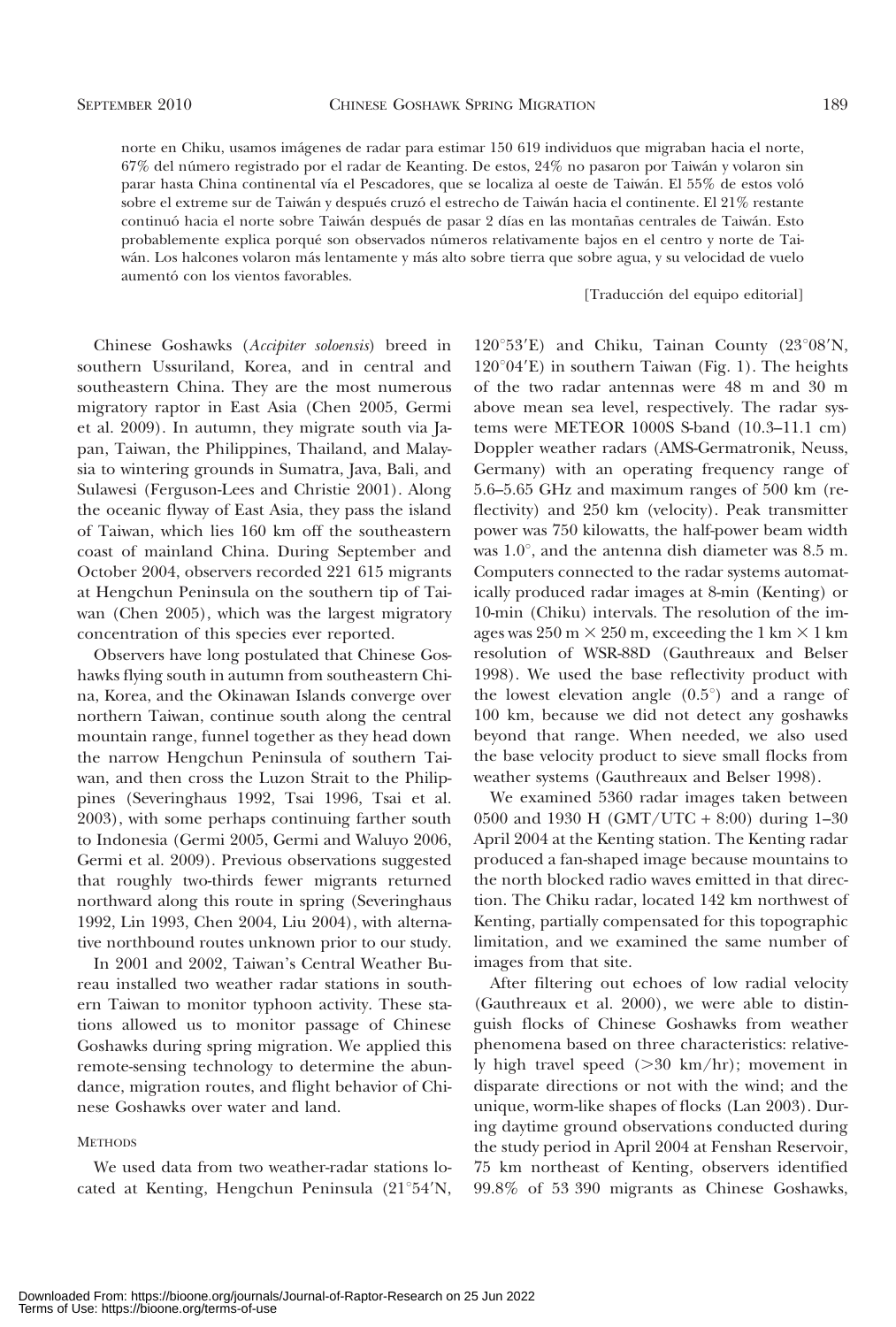

Figure 1. Locations of radar stations in southern Taiwan and percentages of detected Chinese Goshawks on different migratory routes to (gray lines) and over or past (black lines) Taiwan in April 2004. We calculated percentages separately for each part of the two-stage journey.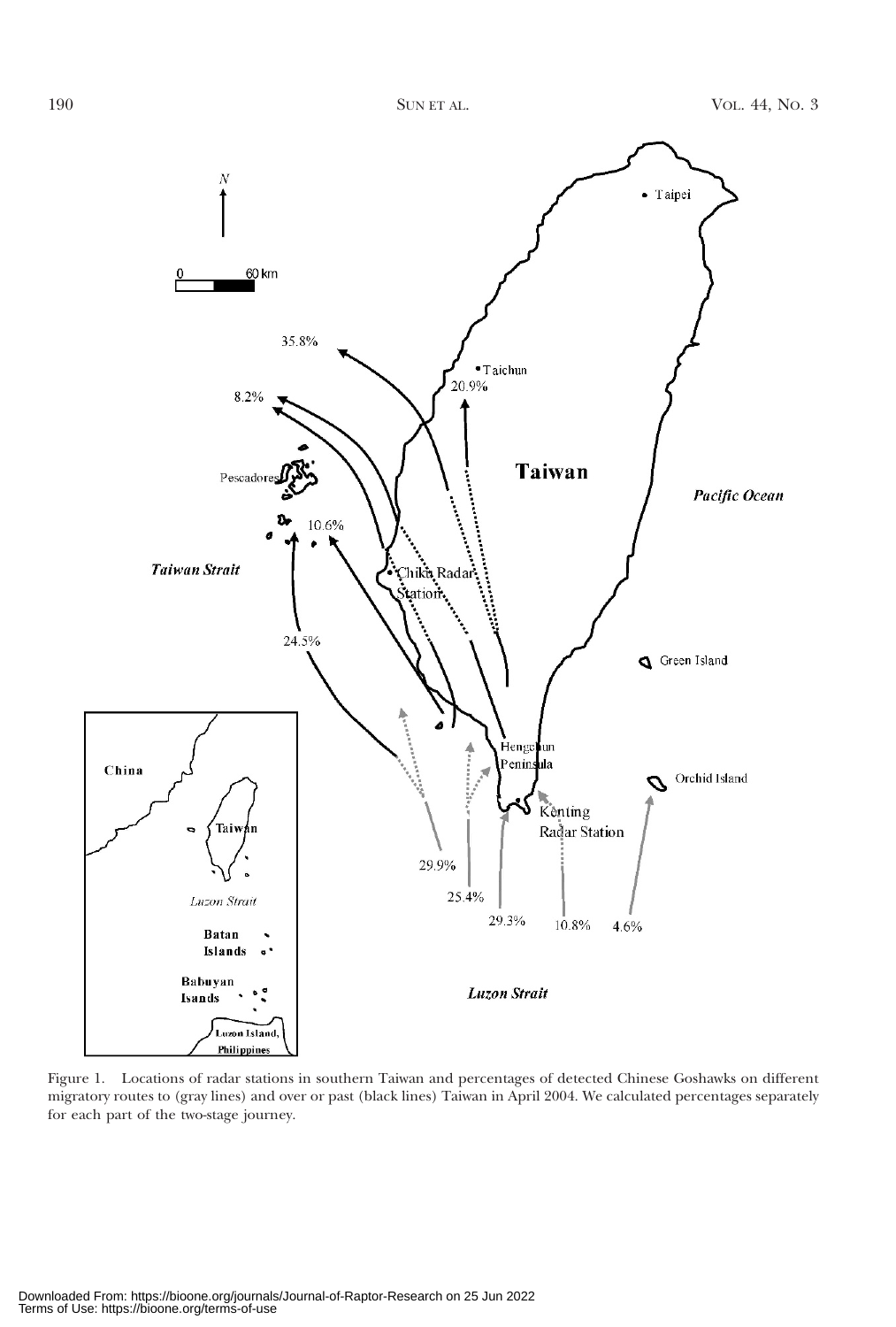with the remainder being Gray-faced Buzzards (Butastur indicus; Hong 2004).

To estimate goshawk flock sizes from the radar images, we developed a linear regression model relating flock size to the reflectivity value of pulse volume (measured in decibels of reflectivity [Z] or dBZ) using data collected from 15–17 September 2002 and 17–18 September 2004. We correlated data collected by ground observers at Sheding, where observers have monitored the autumn raptor migration since 1990 (Tsai et al. 2003), with radar images of goshawk flocks recorded 6 km south of Sheding. Data collected by the ground observers included general flight direction, the number of birds in each flock, and the time the flock passed the observers. To determine the distance from which observers could detect a flock on a clear day using binoculars, we communicated simultaneously by cellular phone with observers at different locations and compared their observations with flock-location information derived from radar images. We included in the regression analysis only flocks detected on radar at distances of  $\leq 7$  km west or east of the observation station, because the probability that birds passing beyond that range could be seen by ground observers was very low.

Because of their size, large flocks were not fully displayed on radar images until they were 50–70 km from the radar station. To calculate a flock's ground speed (km/hr), we measured the distance it moved on consecutive images to the nearest 0.01 mm with calipers. We made measurements at 24-min and 20 min intervals; i.e., the time intervals between three consecutive Kenting radar images and two consecutive Chiku images, respectively. We determined the altitude at which a flock was flying using the formula developed by Rinehart (1997).

To examine the effect of wind on flight speed and altitude, we estimated wind direction with a protractor and wind velocity based on movements of clouds near migrating flocks on radar images. We then classified wind speeds based on the Beaufort scale (Ahrens 2000) and wind directions as follows: tail wind, 337.6 $\degree$  to 22.5 $\degree$ ; following crosswind, 22.6 $\degree$  to 67.5 $\degree$  or 292.6 $\degree$  to 337.5 $\degree$ ; opposing crosswind, 226 $\degree$  to 270 $\degree$  or 112.6 $\degree$  to 157.5 $\degree$ ; and head wind, 157.6 $\degree$  to 202.5 $\degree$ .

We used *t*-tests to compare differences in flight speed and altitude under different wind conditions and during passage over various land and water crossings. We conducted all statistical analyses using SPSS (1997) and equated statistical significance with  $P \le 0.05.$ 



Figure 2. Relationship between numbers of migrating Chinese Goshawks and the reflectivity value of pulse volume (dBZ) shown on radar images from Taiwan. Data were collected from 15–17 September 2002 and 17–18 September 2004.

#### RESULTS

Goshawk flock size and the reflectivity value of pulse volume were strongly and positively correlated (Fig. 2).

During the April study period, we detected on Kenting radar images 193 flocks of Chinese Goshawks flying over the Luzon Strait. Flocks averaged 3.1 km long (SD 3.41 km, range 1.0–27.5 km) and 0.7 km wide (SD 0.30 km, range 0.3–2.5 km). Using the regression model, we estimated that these flocks contained a total of 225 935 Chinese Goshawks, with flock size averaging 1166 birds (SD 2173, range 181–22 842).

Most (96%) of the migrants detected on Kenting radar images over Luzon Strait passed through on just three days: 74 576 (32% of the whole 5-d count) on 18 April; 13 392 (6%) on 19 April, and 134 652 (58%) on 22 April. The remainder (4%) passed through on 12 and 23 April. The largest flock of about 24 000 birds (27.5  $\times$  2.5 km in size) first appeared 87.5 km southwest of the Kenting radar station at 1524 H on 22 April, took 30 min to fly past the Hengchun Peninsula, and was accompanied by several smaller flocks (Fig. 3).

The arrival times of Chinese Goshawks along the Hengchun Peninsula ranged from 0948 H to after sundown (1916 H); however, most birds arrived in late afternoon from 1500–1700 H (Fig. 4).

Migrating Chinese Goshawks flew northward over Luzon Strait toward Taiwan across a broad front (Fig. 1). The majority (65%) flew to the Hengchun Peninsula from the south. Roughly one third (30%) flew toward Taiwan, but veered northwest toward the Pescadores and Taiwan Strait. Another 5% remained over the ocean east of Taiwan, heading toward Orchid Island and Green Island.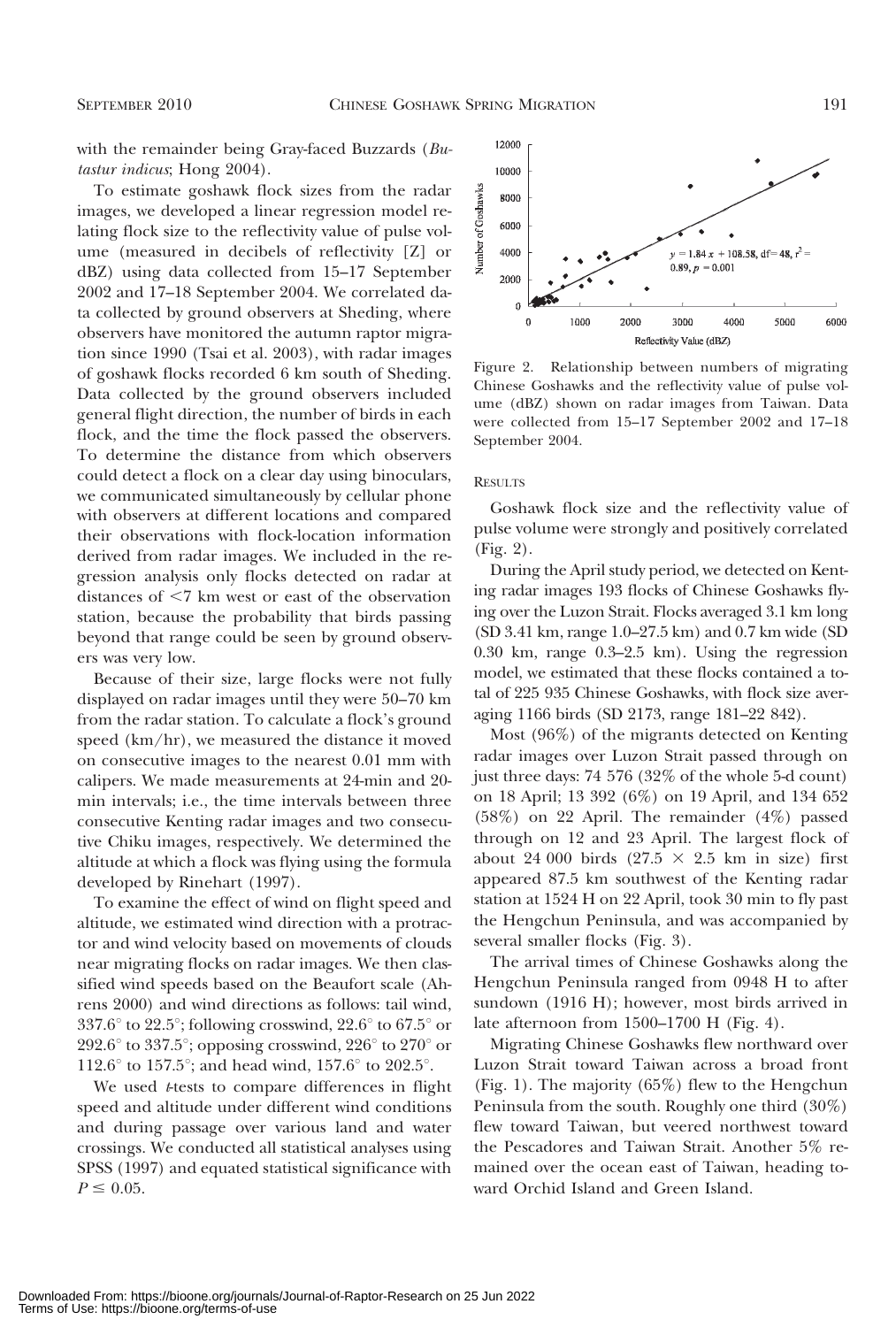

Figure 3. Radar image of the largest flock of migrating Chinese Goshawks (indicated by arrow) observed approaching Hengchun Peninsula, Taiwan, at 1636 H on 22 April 2004. The radius of the ring is 100 km. The flock was accompanied by two smaller flocks.

After flocks flew beyond the range of the Kenting radar, the Chiku station picked up the radar echoes sequentially. Using the regression model, we estimated that the Chiku radar detected 150 619 birds or 67% of the number detected by the Kenting radar. Of the number detected by the Chiku radar, we discovered that about 113 717 birds or 75.5% flew inland to roost in the mountains of southern Taiwan for up to 2 d before continuing their journey (Fig. 1). Subsequently, they appeared between 0600–1300 H on the south and southeast sections of the radar. The remaining 36 902 birds or 24.5% did not roost in Taiwan, but made a nonstop flight across the Luzon Strait directly to the Pescadores, located about 50 km west of Taiwan, arriving there

between 1710–1820 H. Of the birds that stopped to rest in Taiwan, some 82 840 (or 55% of the total number detected by the Chiku radar) then flew from the southwestern coast of Taiwan across Taiwan Strait toward mainland China (Fig. 1). The remainder, 31 479 birds (or 21% of the total number detected by the Chiku radar), continued north over Taiwan and eventually flew out of radar range.

The ground speed of most Chinese Goshawk flocks migrating over the Luzon Strait averaged 51 km/hr ( $n = 183$ , SD = 9.2, range 29–78 km/ hr); we were unable to calculate the speed of 10 small flocks due to difficulty following their flight trajectories. At Beaufort IV wind speeds (21–29 km/ hr), flocks flew faster with a following crosswind  $(n)$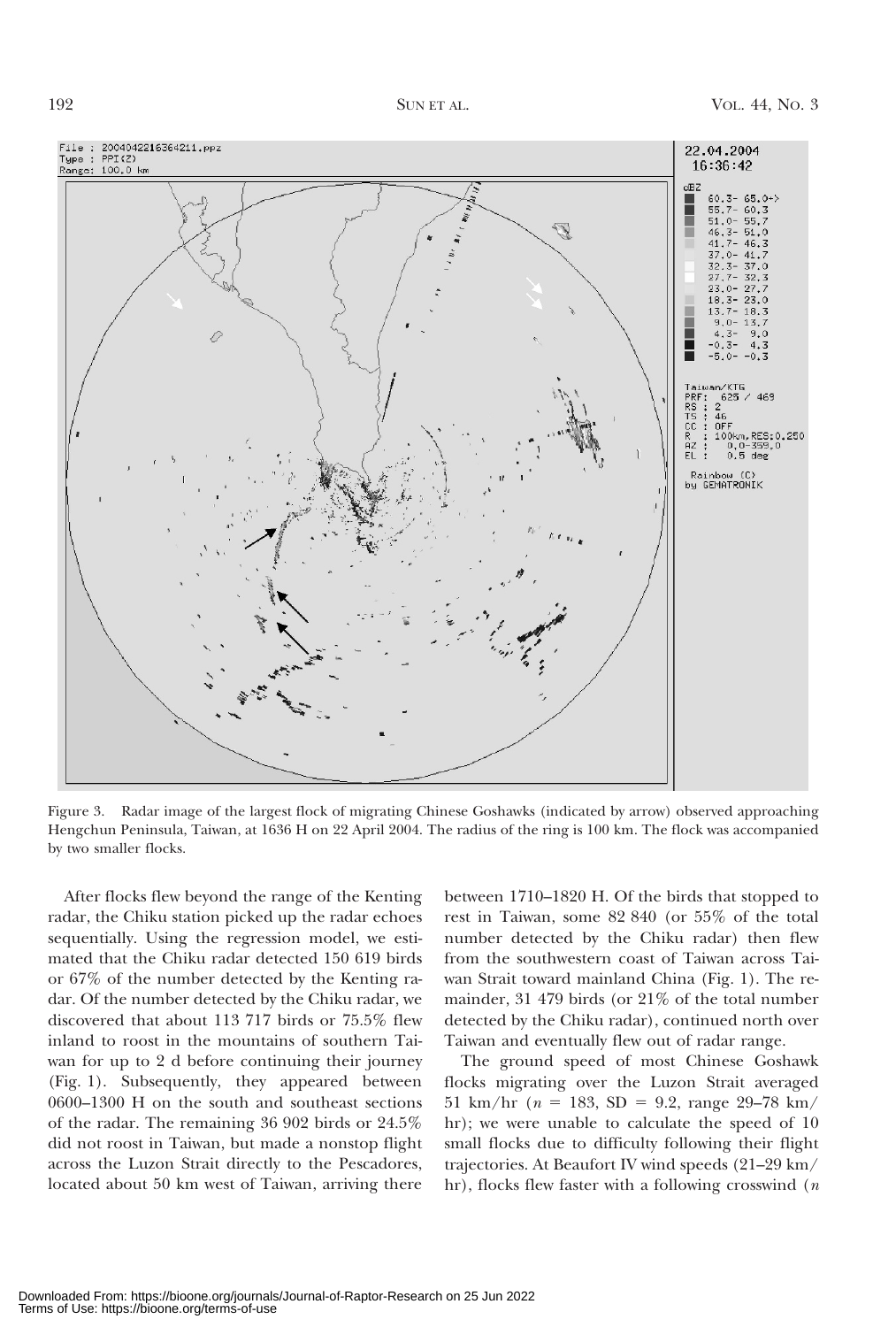

Figure 4. Aggregate numbers of migrating Chinese Goshawks passing near the Hengchun Peninsula, Taiwan, by hour during April 2004.

 $= 154, 53 \pm 7.4$  km/hr) than with an opposing crosswind ( $n = 29, 41 \pm 7.6$  km/hr;  $t = 8.44$ , df  $= 181, P < 0.001$ ). With a weak (Beaufort II) opposing crosswind, flocks flew slower over land ( $n =$ 37, 34  $\pm$  6.4 km/hr) than they did over water with an even stronger (Beaufort IV) opposing crosswind  $(t = 2.68, df = 64, P = 0.009)$ . Flocks flying over the Taiwan Strait toward mainland China flew much faster than flocks flying over land  $(t = -10.0, df)$  $= 87, P < 0.001$ , even under similar wind conditions (e.g., Beaufort III crosswind:  $55 \pm 5.0 \text{ km/hr}$ over water  $[n = 17]$  vs.  $34 \pm 5.3$  km/hr over land  $[n]$  $= 14$ ;  $t = -11.5$ , df = 29,  $P < 0.001$ ).

The altitude of Chinese Goshawk flocks flying over the Luzon Strait averaged 313 m ( $n = 154$ ,  $SD = 100.8$ , range 144–742 m). When flying over land, their flight altitude averaged significantly higher ( $n = 84, 639 \pm 149.0$  m;  $t = -20.0$ , df = 236,  $P < 0.001$ ); however, the altitude of Chinese Goshawk flocks over the Taiwan Strait ( $n = 93,608$ )  $\pm$  146.2 m) was not significantly different from their altitude over land ( $t = 1.36$ , df = 175,  $P = 0.174$ ). With a Beaufort IV wind, goshawk flocks flew higher with a following crosswind ( $n = 125, 307 \pm 77.4$  m) than they did against an opposing crosswind ( $n =$ 24, 270  $\pm$  33.9 m;  $t = 2.34$ , df = 147,  $P \le 0.001$ ).

#### **DISCUSSION**

The predictive power of our linear regression model describing the relationship between Chinese Goshawk flock size and reflectivity was similar to the model developed by Gauthreaux and Belser (1999), who studied the density of birds migrating at night using WSR-88D radar. We did not convert dBZ to Z, as suggested by Black and Donaldson (1999), because the model exhibited satisfactory predictive power using dBZ. In comparing the two models, note that 1 dBZ reflectivity corresponded to a lower density of goshawks (25–37 cm in length; Thiollay 1994) than nocturnal birds (Gauthreaux and Belser 1999), primarily smaller passerines (Gauthreaux 1971). Unexplained variance in our predictive model likely reflects poor air clarity, which can affect the visual range of birders and flock configuration (Diehl and Larkin 2005).

Our regression model likely underestimated the number of Chinese Goshawks migrating along the oceanic flyway of East Asia. We arbitrarily chose a 7 km radius as the maximum distance from which a ground-based observer could spot a goshawk flock using binoculars. The 7-km radius is much larger than that reported by Kerlinger (1989), who determined that hawk flocks may remain unseen at distances of only 2.5–3.0 km. If this is true, the slope of the regression model will be underestimated, and the number derived from the equation will be smaller than the actual number.

If Chinese Goshawks passing through Taiwan migrate to and from their breeding grounds via the same flyway, winter mortality rates could be estimated using data collected by the Kenting radar station. There are no radar images for autumn 2003; however, ground observers counted 94 264 Chinese Goshawks during the 2003 migration season (Y. Tsai pers. comm.), which was significantly fewer than the number estimated by Kenting radar for the 2004 spring migration. Birds missed by ground observers included those flying too far offshore to be seen, such as those heading to Orchid Island about 70 km away, and birds that arrived in the afternoon after observations had ceased.

Chiku radar detected only about two-thirds of the Chinese Goshawks detected by the Kenting radar. Part of the difference reflects the fact that 14% of the flocks detected by the Kenting radar flew east of Taiwan or to the eastern side of the Hengchun Peninsula where they were not detectable by the Chiku radar (see Fig. 1). We also found that Chinese Goshawks flew higher over land in southern Taiwan, where thermals are probably stronger (Wallington 1977), than they did over the Luzon Strait. It is unlikely that radar could detect birds roosting in the mountains and those birds may ride thermals up and out of radar range between scans, which occur at 10-min intervals. This factor also may have contributed to the detection of lower numbers at Chiku.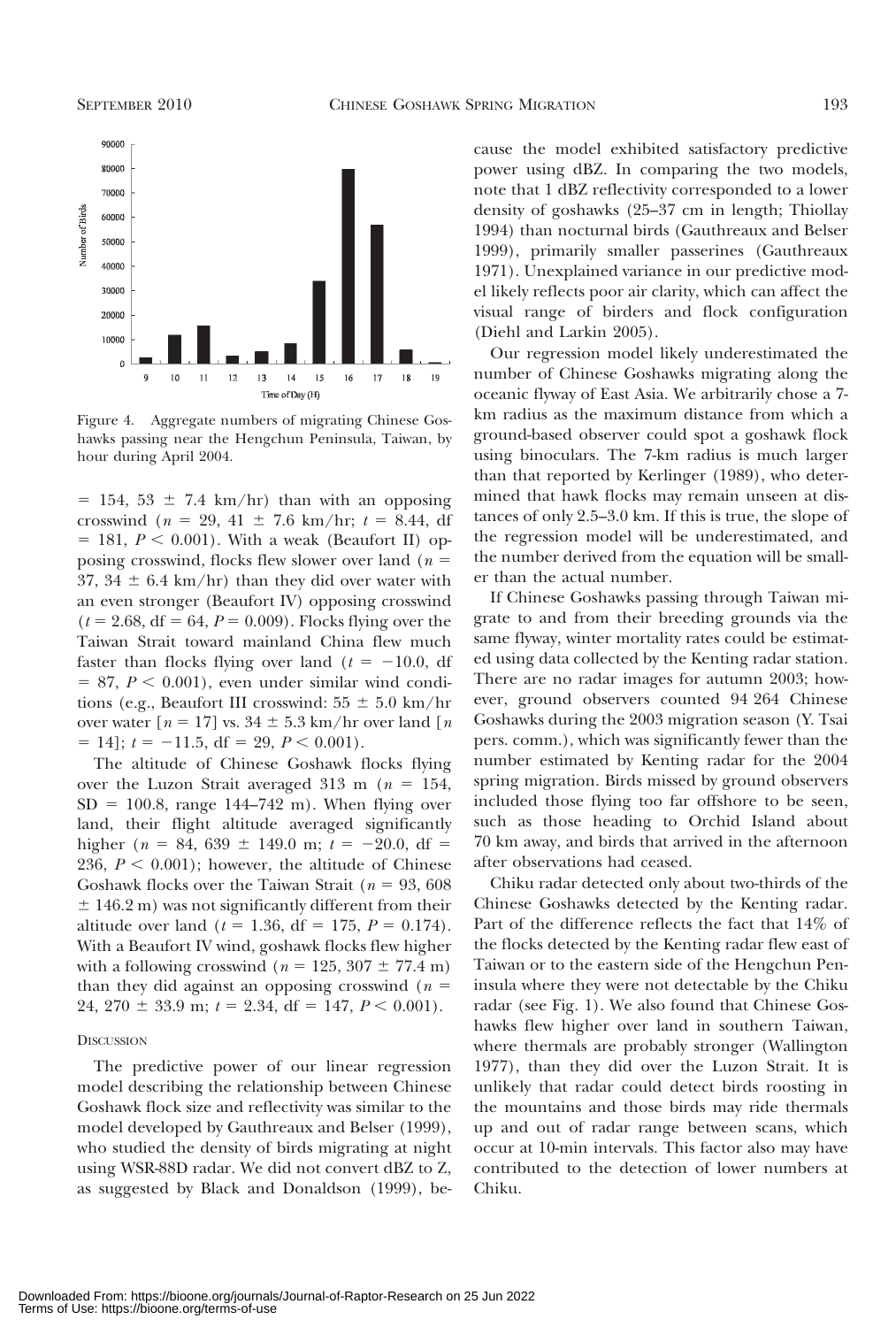Using radar, we found that massive numbers of Chinese Goshawks migrate to and past Taiwan in April on their way to breeding grounds north of Taiwan. We determined that their passage in the vicinity of the Hengchun Peninsula of southern Taiwan occurs across a broad front, which means that ground-based observers at Sheding typically detect only a portion of the species' migration (Severinghaus 1992). Furthermore, we discovered that most Chinese Goshawks crossed over to mainland China from the southern coastline of Taiwan, which explains why few birds are seen in northern Taiwan (Lin 1993, Chen 2004, Liu 2004). These results also provide valuable information to Korean researchers concerning potential routes followed on the remaining legs of the species' migration (C. Choi pers. comm.).

With the assistance of radar, we learned that more Chinese Goshawks migrate through southern Taiwan than previously thought. In the autumn, when the northeast monsoon prevails, southbound goshawks fly along the eastern side of the central mountain range, where the prevailing wind creates updrafts. In contrast, the southwest monsoon prevails in the spring and northbound goshawks catch updrafts along the west side of the central mountain range. Such loop migration patterns have been observed among other raptor species (Yossi and Yom-Tov 1998, Meyburg et al. 2003, Bildstein 2006).

We found that a few Chinese Goshawks roosted on two off-shore islands: Green Island and Orchid Island. These birds probably migrate via Okinawa and Japan to breeding sites in Korea (C. Choi pers. comm.) and may return by the same route, never stopping on the island of Taiwan.

Based on their flight speeds and arrival times at Hengchun Peninsula, we have formed some ideas about where flocks of northbound Chinese Goshawks may depart from the Philippines. Most migrants arrived near the southern shores of Taiwan between 1500–1700 H. This is consistent with an 8– 9 hr nonstop journey at 50 km/hr, possibly from Luzon Island, located  $>400$  km to the south. Birds arriving earlier (around midday) may have come from the Babuyan Islands, located 290–350 km away. The few goshawks that arrived at Hengchun Peninsula even earlier in the morning may have flown from the Batan Islands, which lie only 150–200 km away.

Hundreds of Chinese Goshawks arrived about 1 hr after dark. There are a few reports of other diurnal raptors, such as the Peregrine Falcon (Falco peregrinus), Northern Harrier (Circus cyaneus), Osprey

(Pandion haliaetus), and Levant Sparrowhawk (Accipiter brevipes) migrating at night (Cochran 1985, De-Candido et al. 2006, Russell 1991, Spaar et al. 1998), but this is the first report of such behavior among Chinese Goshawks. We do not think flying after dark is normal behavior for this species. Rather, we suspect it is something individuals must do to survive flights over water that were delayed or longer than expected. Our study site is in a popular tourist area with many coastal resorts and hotels. Perhaps artificial lights help birds find their way and provide illumination for late arrivals.

Chinese Goshawks flew faster over the sea than over land. Gray-faced Buzzards (Butastur indicus) in this region (Chen et al. 2007) and other raptors (Meyer et al. 2000) also fly faster over the ocean than over land. We suspect that Chinese Goshawks fly faster over the sea to minimize flight time and to avoid arriving after dark. Moreover, thermals and other updrafts are stronger over land than over the sea (Wallington 1977) and it is easier for migrants to find a safe place to roost over land. Therefore, rather than having to rely primarily on costly powered flight, raptors traveling over land are able to employ slower but more energy-efficient soaring and gliding flight during their cross-country travel (Hedenström 1993, Spaar et al. 1998). Such factors also help explain why Chinese Goshawks flew at higher altitudes over land than over water. Chen et al. (2007) reported similar behavior among Gray-faced Buzzards in the same study area.

#### ACKNOWLEDGMENTS

Funding for this study was supplied by the Kenting National Park Headquarters. We thank C.S.C. Chen of the Raptor Research Group of Taiwan and F.L. Hong of Kaoshiung Wild Bird Society for providing ground-observation data. We thank Y.S. Lin for helping us analyze part of our radar data. Reviews by K.L. Bildstein and an anonymous reviewer helped improve the manuscript.

#### LITERATURE CITED

- AHRENS, D.C. 2000. Meteorology today: an introduction to weather, climate and the environment, Sixth Ed. Brooks/Cole Publishing, Pacific Grove, CA U.S.A.
- BILDSTEIN, K.L. 2006. Migrating raptors of the world: their ecology and conservation. Cornell University Press, Ithaca, NY U.S.A.
- BLACK, J.E. AND N.R. DONALDSON. 1999. Comments on ''display of bird movements on the WSR-88D: patterns and quantification.'' Weather and Forecasting 14:1039–1040.
- CHEN, C.S. 2004. Spring raptor migration at Guanyin Mt., northern Taiwan, 2004. Raptor Research of Taiwan 3: 17–24 (In Chinese with English summary.)